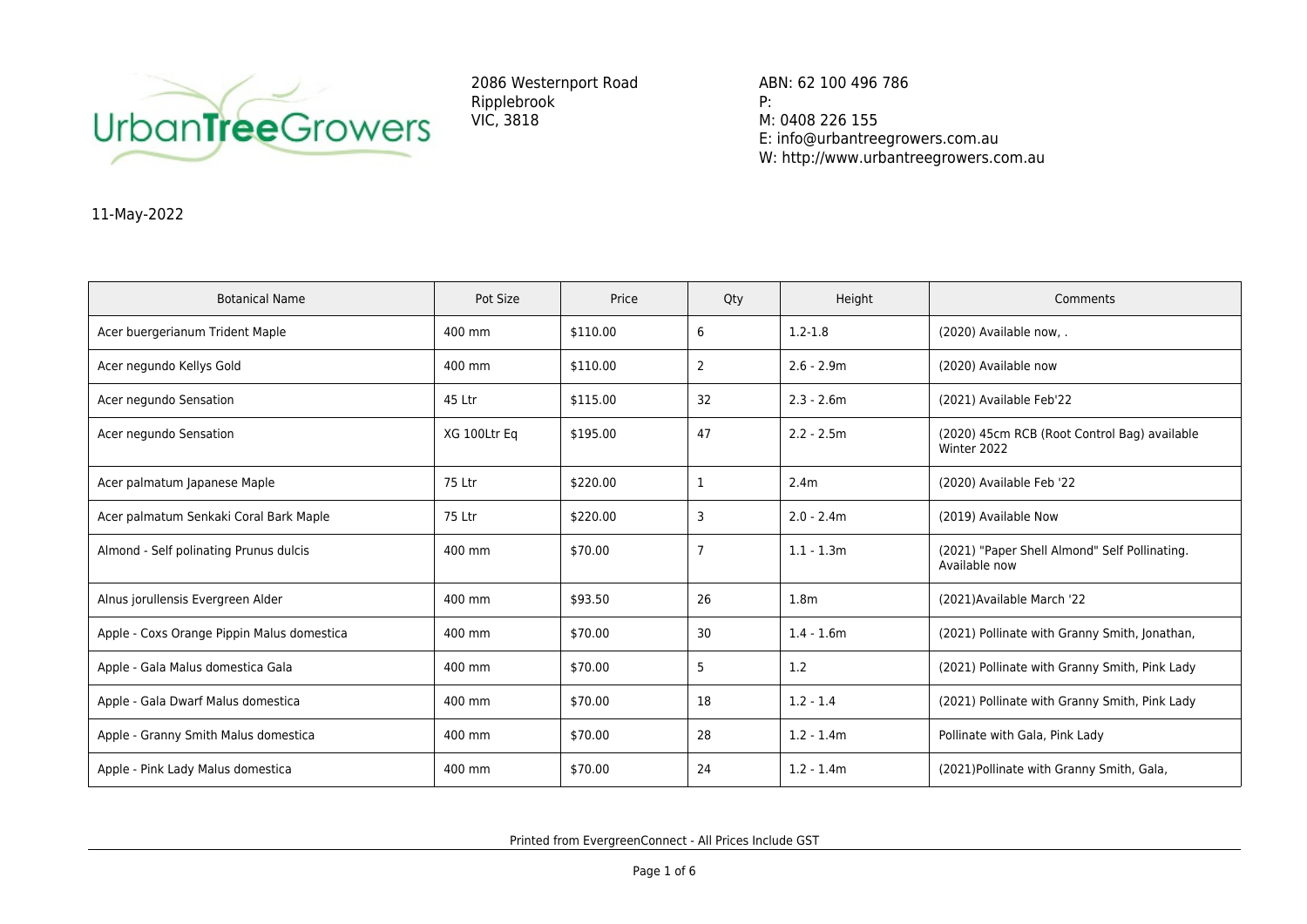| <b>Botanical Name</b>                                | Pot Size     | Price    | Qty            | Height           | Comments                                                                                                    |
|------------------------------------------------------|--------------|----------|----------------|------------------|-------------------------------------------------------------------------------------------------------------|
| Apricot - Trevatt Prunus armeniaca                   | 400 mm       | \$70.00  | 19             | $1.3 - 1.5m$     | (2021)Self Pollinating                                                                                      |
| Betula pendula Alba                                  | 400 mm       | \$66.00  | 10             | $2.6 - 2.9$      | (2021) Slight bend in trunk.                                                                                |
| Betula pendula Alba                                  | 400 mm       | \$110.00 | 31             | $2.6 - 2.9m$     | Available now.                                                                                              |
| Betula pendula Alba                                  | 400 mm       | \$33.00  | 27             | $1.9 - 2.2m$     | (2021) Small but Available now.                                                                             |
| Brachychiton acerifolius Illawara Flame Tree         | 45 Ltr       | \$115.00 | $\overline{4}$ | $1.8 - 2.2m$     | (2021) Available Now                                                                                        |
| Carpinus betulus Hornbeam                            | 100 Ltr      | \$265.00 | $\mathbf{1}$   | $2.5 - 2.8m$     | (2018) Available now                                                                                        |
| Cherry - Lapins Prunus avium                         | 400 mm       | \$70.00  | 20             | $1.4 - 1.6m$     | (2021) Self Pollinating                                                                                     |
| Cherry - Lapins Dwarf Prunus avium                   | 400 mm       | \$69.99  | 20             | $.9 - 1.2$       | (2021) Available Now                                                                                        |
| Cherry - Sour Prunus cerasus Morello                 | 400 mm       | \$70.00  | 9              | $01 - 1.2m$      | (2021) Self Pollinating DWARF variety.                                                                      |
| Chestnut Castanea sativa                             | 400 mm       | \$70.00  | 18             | $1.2 - 1.4m$     | (2021) Chestnuts are wind pollinated (not by bees)<br>and require 2 trees for pollination. Available Feb'22 |
| Cupressus macrocarpa Wilma                           | 400 mm       | \$44.00  | 16             | 0.8 <sub>m</sub> | (2021) Available Now.                                                                                       |
| Fig - Black Genoa Ficus carica                       | 400 mm       | \$70.00  | 10             | $.8 - 1m$        | (2021) Self Pollinating                                                                                     |
| Fraxinus angustifolia raywood Claret Ash             | 400 mm       | \$110.00 | 24             | $2.1 - 2.3m$     | (2021) Available now                                                                                        |
| Fraxinus angustifolia raywood Claret Ash             | XG 100Ltr Eq | \$195.00 | 72             | $2.5 - 2.7m$     | (2019) 45cm RCB (Root Control Bag) available<br>Winter 2022                                                 |
| Fraxinus angustifolia raywood Claret Ash             | XG 100Ltr Eq | \$195.00 | 24             | $3.2 - 3.4$      | (2020) 45cm RCB (Root Control Bag) available<br>Winter 2022                                                 |
| Fraxinus pennsylvanica Cimmzam Cimmaron <sup>™</sup> | 400 mm       | \$110.00 | 40             | $2.6 - 2.8m$     | (2021) Available now.                                                                                       |
| Fraxinus pennsylvanica Cimmzam Cimmaron <sup>™</sup> | 45 Ltr       | \$115.00 | 55             | $2.4 - 2.6$      | (2021) Available Now.                                                                                       |
| Fraxinus pennsylvanica Cimmzam Cimmaron <sup>™</sup> | 100 Ltr      | \$175.00 | 11             | $2.5 - 2.8m$     | (2019) Available Now.                                                                                       |
| Fraxinus pennsylvanica Cimmzam Cimmaron <sup>™</sup> | XG 100Ltr Eq | \$195.00 | 21             | $2.8 - 3.2$      | (2019) 45cm RCB (Root Control Bag) available<br>Winter 2022                                                 |

Printed from EvergreenConnect - All Prices Include GST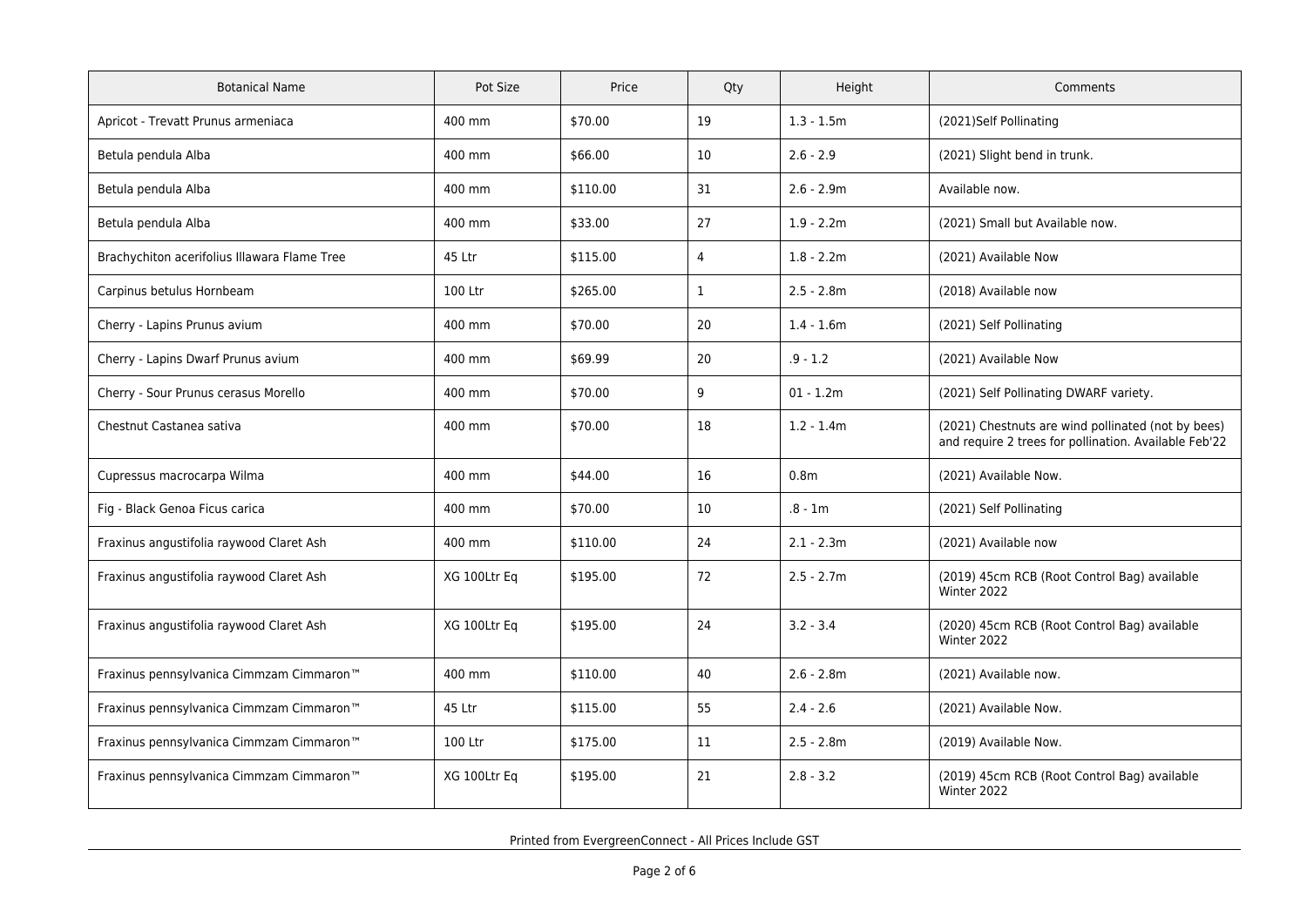| <b>Botanical Name</b>                          | Pot Size     | Price    | Qty            | Height           | Comments                                                                                                    |
|------------------------------------------------|--------------|----------|----------------|------------------|-------------------------------------------------------------------------------------------------------------|
| Ginkgo biloba Maidenhair Tree                  | 400 mm       | \$110.00 | 12             | $1.4 - 1.6m$     | (2020)(Female Form) Available now                                                                           |
| Gleditsia triacanthos var. inermis Lime Gold   | 45 Ltr       | \$115.00 | 20             | $2.6 - 2.8$      | (2021) Available now                                                                                        |
| Gleditsia triacanthos var. inermis Lime Gold   | 100 Ltr      | \$265.00 | 17             | 3 - 3.5mtrs      | (2019) Available now.                                                                                       |
| Gleditsia triacanthos var. Inermis Ruby Lace   | 45 Ltr       | \$115.00 | 14             | $2.4 - 2.7m$     | (2021) Avail Now.                                                                                           |
| Gleditsia triacanthos var. Inermis Shademaster | 400 mm       | \$110.00 | 29             | $2.0 - 2.3$      | (2020) Available now                                                                                        |
| Gleditsia triacanthos var. Inermis Shademaster | 100 Ltr      | \$265.00 | 31             | $3.0 - 3.5m$     | (2018) Available March '22.                                                                                 |
| Gleditsia triacanthos var. inermis Sunburst    | 400 mm       | \$110.00 | 21             | $1.6 - 1.8m$     | (2020) Available now                                                                                        |
| Gleditsia triacanthos var. inermis Sunburst    | XG 100Ltr Eq | \$195.00 |                | $2.0 - 2.5m$     | (2020) 45cm RCB (Root Control Bag) available<br>Winter 2022                                                 |
| Hazelnut - Barcelona Corylus avellana          | 400 mm       | \$70.00  | 40             | $1.1 - 1.2m$     | (2021) Hazelnuts are wind pollinated (not by bees)<br>and require 2 trees for pollination. Available Feb'22 |
| Lagerstroemia Biloxi Crepe Myrtle              | 75 Ltr       | \$220.00 | 30             | $2.8 - 3.0$      | (2019) Available Now.                                                                                       |
| Lagerstroemia Sioux Crepe Myrtle               | 75 Ltr       | \$220.00 | $\overline{2}$ | 2.4              | (2018) Available now                                                                                        |
| Liriodendron tulipifera Tulip Tree             | 400 mm       | \$110.00 | 9              | $2.0 - 2.4m$     | (2020) Available now.                                                                                       |
| Malus floribunda Crab Apple                    | 400 mm       | \$110.00 | 38             | $1.5 - 1.7m$     | (2021) Ready Now.                                                                                           |
| Malus ioensis Plena Crab Apple                 | 400 mm       | \$110.00 | 13             | $1.0 - 1.2m$     | (2020) Available now.                                                                                       |
| Malus ioensis Plena Crab Apple                 | 75 Ltr       | \$220.00 | 3              | 1.5 <sub>m</sub> | (2019) Available Now.                                                                                       |
| Malus ioensis Plena Crab Apple                 | 500 mm       | \$220.00 | 5              | $1.3 - 1.5m$     | (2021) Available Now.                                                                                       |
| Malus ioensis Plena Crab Apple                 | XG 100Ltr Eq | \$195.00 | 30             | $1.5 - 1.8m$     | (2020) 45cm RCB (Root Control Bag) available<br>Winter 2022                                                 |
| Malus ioensis Plena Crab Apple Standards 1.8m  | 45 Ltr       | \$82.50  | $\mathbf{1}$   | 2.6m             | (2020) Slight bend in trunk, half price.                                                                    |
| Melia azedarach White Cedar                    | 100 Ltr      | \$265.00 | 3              | $2.0 - 2.4m$     | (2020) Available Now.                                                                                       |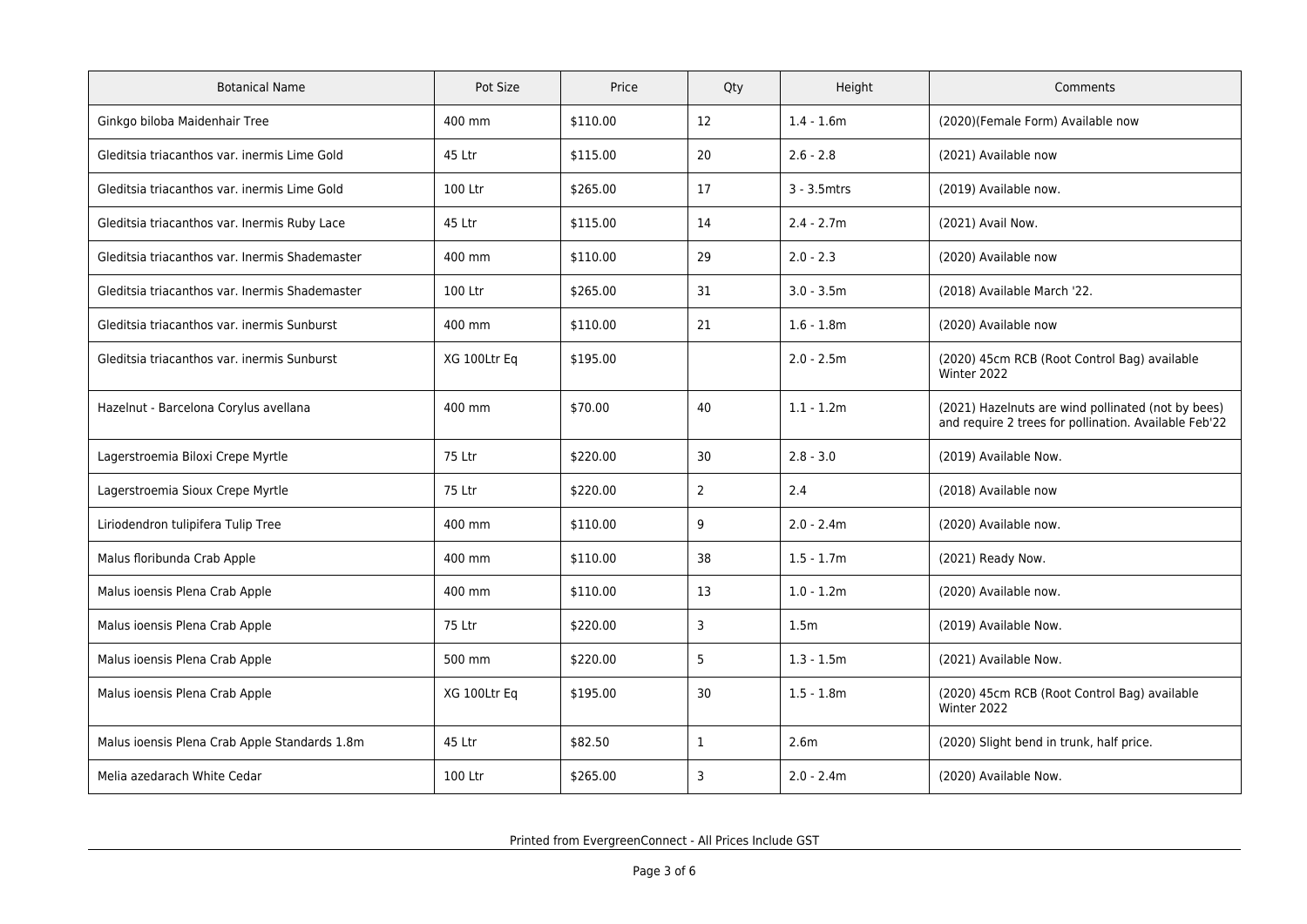| <b>Botanical Name</b>                                                    | Pot Size     | Price    | Qty            | Height           | Comments                                                                                     |
|--------------------------------------------------------------------------|--------------|----------|----------------|------------------|----------------------------------------------------------------------------------------------|
| Melia azedarach Caroline                                                 | 100 Ltr      | \$265.00 | $\overline{7}$ | $2.0 - 2.4m$     | (2020) Available Now.                                                                        |
| Parrotia persica Persian Witch Hazel                                     | 400 mm       | \$110.00 | 5              | $1.4 - 1.7m$     | (2020) Available now                                                                         |
| Peach - Golden Queen Prunus persica                                      | 400 mm       | \$70.00  | 18             | $1.4 - 1.6m$     | (2021) Self Pollinating, mostly unsalable due to Leaf<br>curl.                               |
| Pear - Nashi Nijisseiki 20th Century Pyrus pyrifolia                     | 400 mm       | \$70.00  | $\overline{7}$ | 1.5m             | (2021) Pollinate with Williams                                                               |
| Pear - Williams Pyrus communis                                           | 400 mm       | \$70.00  | 17             | $1.2 - 1.5m$     | (2021) Pollinate with Beurre Bosc or Nijisseiki                                              |
| Plum - Mariposa Prunus salicina                                          | 400 mm       | \$70.00  | 20             | $1.2 - 1.6m$     | (2021) Available now. Blood Plum.Pollinate with<br>Narrabeen/Santa Rosa                      |
| Plum - Santa Rosa Prunus salicina                                        | 400 mm       | \$70.00  | 22             | 1.8 <sub>m</sub> | (2021) Partially self pollinating, will produce more<br>fruit if grown with a Mariposa Plum. |
| Pomegranate - Mollar de Elche Punica granatum                            | 400 mm       | \$70.00  | 13             | $.6\,$           | (2021) Self Pollinating. Available now                                                       |
| Populus nigra Italica Lombardy Poplar                                    | 45 Ltr       | \$115.00 | 39             | $3.1 - 3.3m$     | (2021) Available now                                                                         |
| Populus simonii                                                          | 400 mm       | \$110.00 | 10             | $2.0 - 2.4m$     | (2021) Available now.                                                                        |
| Prunus cerasifera Oakville Crimson Spire                                 | 400 mm       | \$110.00 | 35             | $2.0 - 2.4$      | (2021) Available now                                                                         |
| Prunus serrulata (double grafts) Cheals / pendula Alba<br>Standards 1.8m | 500 mm       | \$220.00 | 14             | 1.9              | (2021) Available March'22                                                                    |
| Prunus x blireana Purple Leaf Plum                                       | 400 mm       | \$110.00 | 24             | $1.8 - 2.0m$     | (2020). Available now.                                                                       |
| Pyrus calleryana Aristocrat                                              | 400 mm       | \$110.00 | 42             | $2.2 - 2.4m$     | Available now.                                                                               |
| Pyrus calleryana Aristocrat                                              | XG 100Ltr Eq | \$195.00 | 40             | $2.8 - 3.0$      | (2020) 45cm RCB (Root Control Bag) available<br>Winter 2022                                  |
| Pyrus calleryana Bradford                                                | 100 Ltr      | \$195.00 | 50             | $3.5 - 3.7m$     | (2019) Available Now                                                                         |
| Pyrus calleryana Bradford                                                | XG 100Ltr Eq | \$195.00 | 114            | $3.0 - 3.2m$     | (2020) 45cm RCB available Winter 2022                                                        |
| Pyrus calleryana Capital                                                 | 45 Ltr       | \$115.00 | 14             | $2.3 - 2.7m$     | (2021) Available now                                                                         |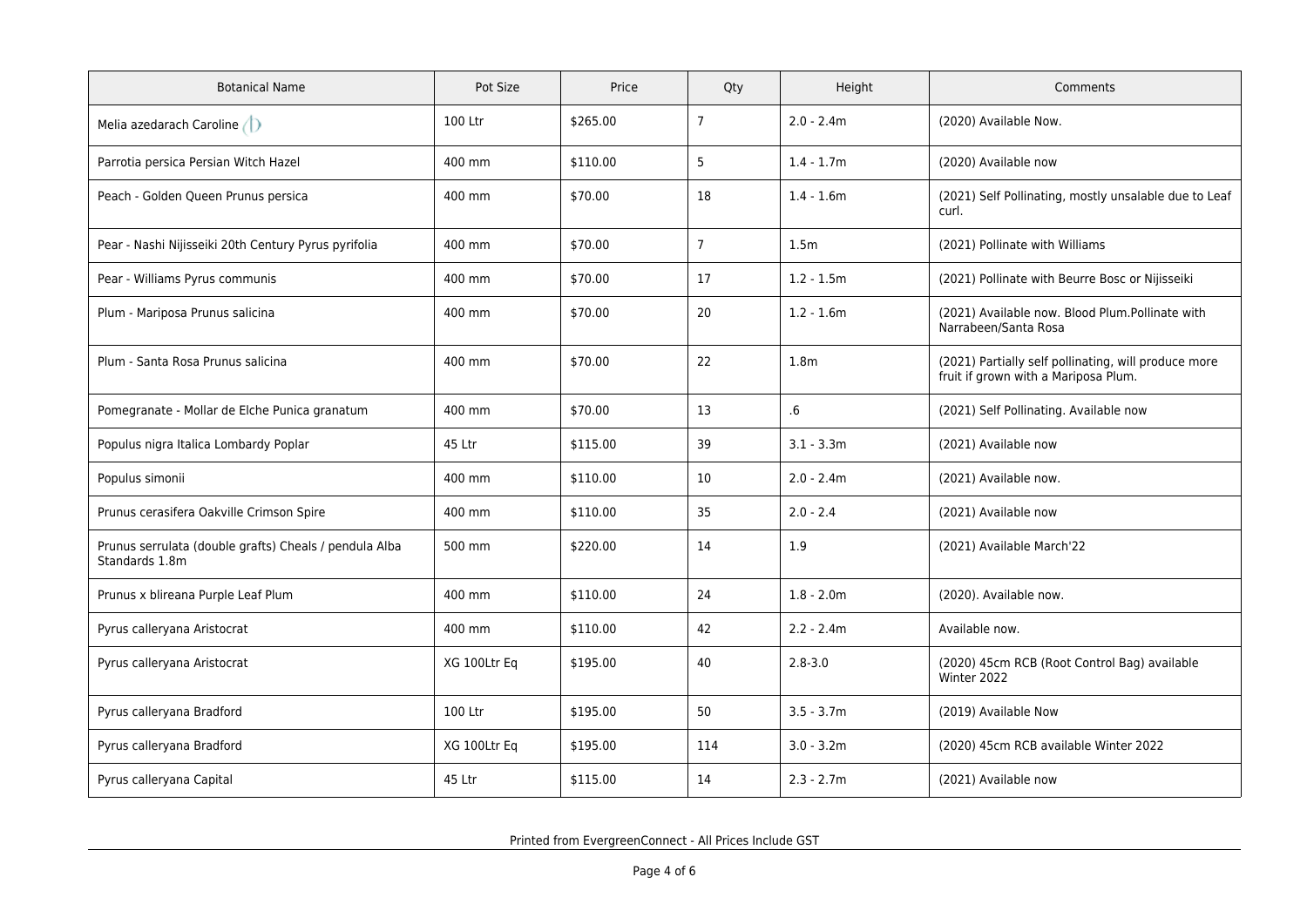| <b>Botanical Name</b>                                | Pot Size     | Price    | Qty            | Height           | Comments                                                     |
|------------------------------------------------------|--------------|----------|----------------|------------------|--------------------------------------------------------------|
| Pyrus calleryana Capital                             | 100 Ltr      | \$265.00 | $\mathbf{1}$   | 3.5              | (2019) Available now.                                        |
| Pyrus calleryana Capital                             | XG 100Ltr Eq | \$195.00 | 77             | $2.8 - 3.2m$     | (2020) 45cm RCB (Root Control Bag) available<br>Winter 2022  |
| Pyrus calleryana Cleveland Select                    | 400 mm       | \$88.00  | 74             | $1.6 - 1.8m$     | (2021) Available now                                         |
| Pyrus calleryana Cleveland Select                    | 45 Ltr       | \$115.00 | 18             | $2.1 - 2.4m$     | (2021) Available now                                         |
| Pyrus calleryana Cleveland Select                    | 100 Ltr      | \$265.00 | $\overline{2}$ | 3.0 <sub>m</sub> | (2019) Available Now.                                        |
| Pyrus calleryana Cleveland Select                    | XG 100Ltr Eq | \$195.00 | 39             | $2.8 - 3.0m$     | (2020) 45cm RCB (Root Control Bag) available<br>Winter 2022  |
| Pyrus calleryana Cleveland Select                    | XG 100Ltr Eq | \$195.00 | 254            | $2.8 - 3.0m$     | (2020) *45cm RCB (Root Control Bag) available<br>Winter 2022 |
| Pyrus calleryana x pyrifolia NCPX1 Javelin           | 400 mm       | \$110.00 | 16             | $1.5 - 1.7m$     | (2021) Available now                                         |
| Pyrus nivalis Snow Pear                              | 400 mm       | \$110.00 | 39             | $1.5 - 1.8$      | (2021) Available now.                                        |
| Pyrus nivalis Snow Pear                              | XG 100Ltr Eq | \$195.00 | 22             | $2.8 - 3.0m$     | (2020) 45cm RCB available Winter 2022                        |
| Pyrus ussuriensis Manchurian Pear                    | 45 Ltr       | \$115.00 | $\mathbf{1}$   | 2.7              | (2019), Available now.                                       |
| Quercus robur English Oak                            | 45 Ltr       | \$115.00 | 24             | $2.4 - 2.6m$     | (2021) Available now                                         |
| Quercus robur Fastigiata Upright English Oak         | 45 Ltr       | \$115.00 | 13             |                  | (2021) Available Feb'22                                      |
| Quince - Smyrna Cydonia oblonga Smyrna               | 400 mm       | \$70.00  | 5              | $1.5 - 1.7m$     | (2021) Self Pollinating                                      |
| Robinia pseudoacacia Frisia Golden Robinia           | 400 mm       | \$110.00 | 17             | $2.2 - 2.4m$     | (2021) Available now.                                        |
| Robinia pseudoacacia Frisia Golden Robinia           | 45 Ltr       | \$115.00 | 8              | $2.8 - 3.0m$     | (2021) *Available now*                                       |
| Salix babylonica                                     | 45 Ltr       | \$115.00 | 23             | $3.1 - 3.3m$     | (2021) Available now.                                        |
| Schinus areira (syn. molle) Peppercorn / Pepper tree | 400 mm       | \$77.00  | 12             | $1 - 1.5$        | (2021) Available                                             |
| Tilia cordata Greenspire                             | 100 Ltr      | \$265.00 | 5              | 3.0              | (2017) Available NOW.                                        |